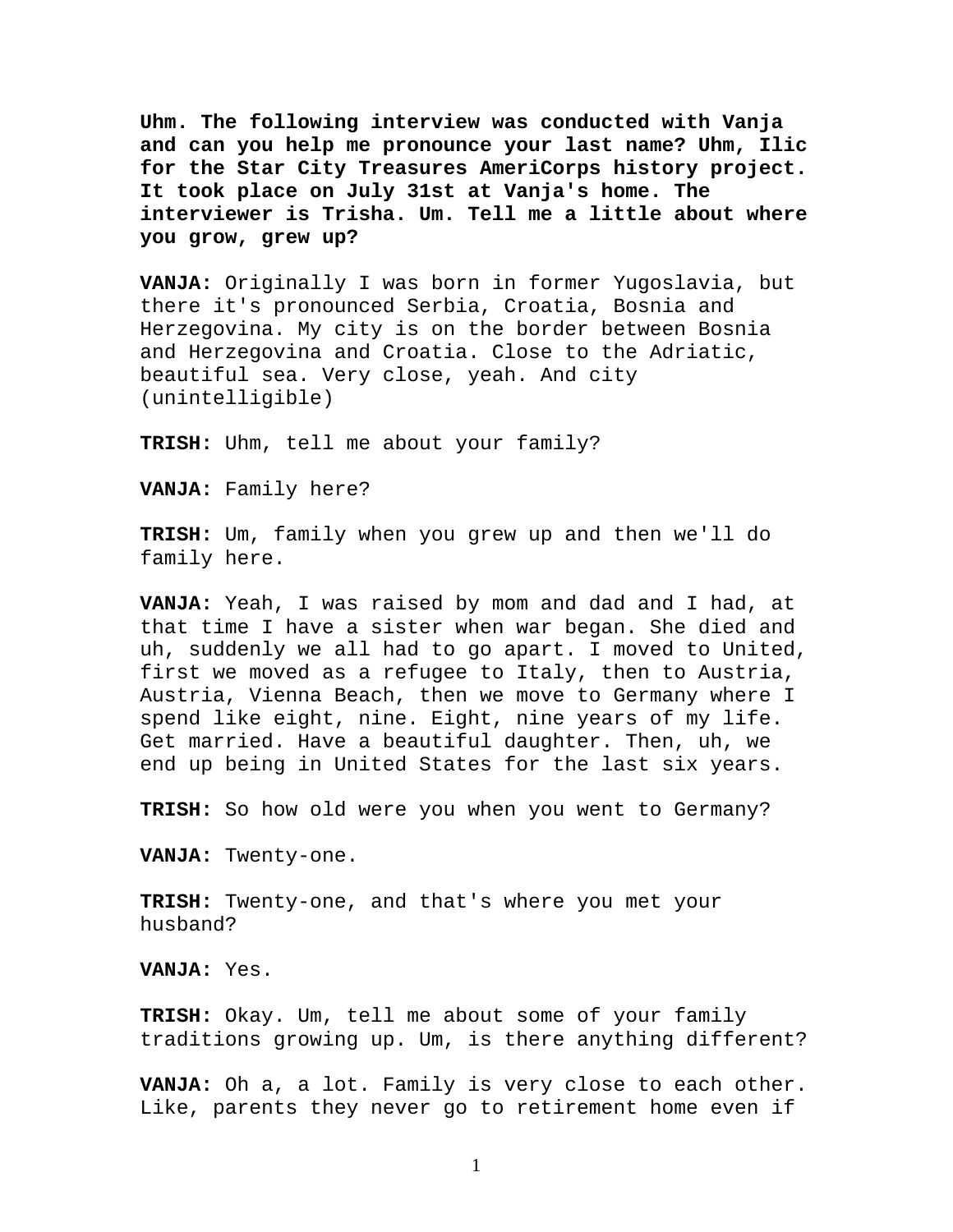you work, if you whatever - you know - challenge you have to face. You know. The only families goes at this retirement place, homes are families without kids. You know. Or family who doesn't have no one to take care of you. You know, then government take care of them. They pay everything for them. Family is very close. Family means everything, especially mom and dad. They give you a lot and once you become family, usually you live with them or close somewhere. You know. Either same city or you know, the rich parents if they build house next to theirs, you know. But very, very close. Your relationship with parents is never like weekends, you know, or something. They live for you and you live for them. You know a lot of different cultures, very different culture you know. I wish, you know, when there would be place in this whole entire world. Something, you know, all the good benefits from the United States, you know, and like tradition and other things from my country.

**TRISH:** Did you have brothers and sisters?

**VANJA:** Yes.

**TRISH:** How many.

**VANJA:** Only one sister and she died. Yeah.

**TRISH:** Only one sister. Oh, okay. Um, are your parents still living?

**VANJA:** My parents are still alive, and that's what, what's killing me every day that I am so far away from them. They don't have any more kids. You know, and uh you have to live the rest of your life thinking that, you know. Especially now, me being older and them getting older, you know, to the age where they can get ill or something. If something happen I am not close, you know. It's very... it's very hard, you know.

**TRISH:** So when you left as a refugee your parents, did they stay?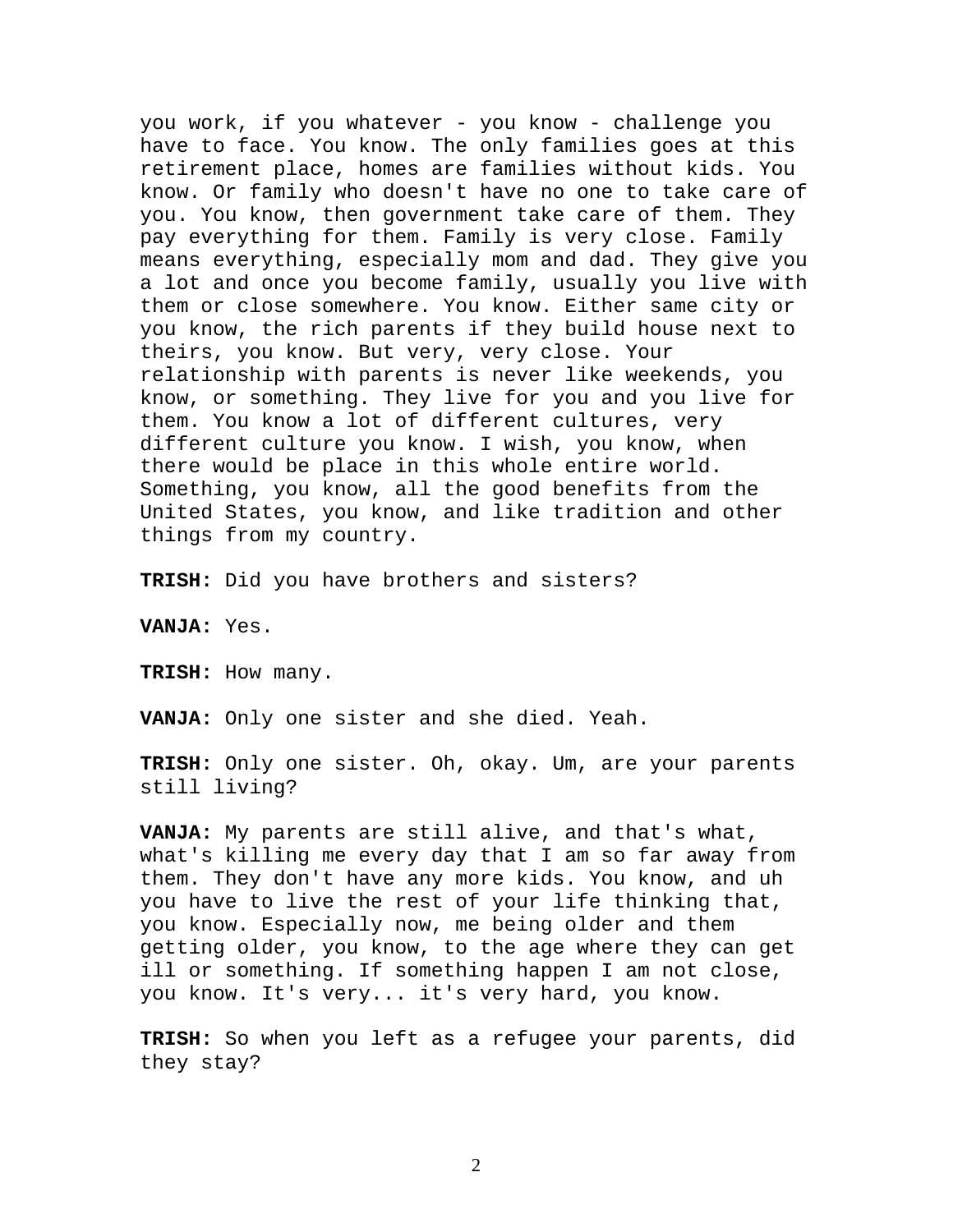**VANJA:** My parents didn't want to leave. Especially my father, as a male, he wanted to stay for city, help the city. Help the people, you know. He used to work for... part of him worked for government before, you know, part of his job for the government organization and now he is working for the government. Life is everything, and, and his age, you know, if he move to United States there is nothing we can offer him here. You know, only family, and you know, and us and food, but their social life will be below zero, you know. They will have us but they will not have friends, relative, no one. Which wouldn't be life, you know, in the four walls, you know, between four walls.

**TRISH:** Um, looking back on your childhood, was there, um, foods or, um, different recreations that, you know, like things that you did as a kid that?

**VANJA:** Very, like our daughter's attending YMCA after school program and after that she's playing soccer here, volleyball. All her activities we have to drive her around, take her around. I was only six grade of elementary school; our elementary was first to eight, you know. Like middle school when I start playing guitar and I walk like mile and half, you know, there and a mile and a half back without anyone walking me, you know. Here it takes a lot of, you know; just drive kids around then food. Food is very different and every day we go to high market and we have market every day. You know, fresh vegetables, fresh meat. People never buy more than two three stuff, you know. They usually go everyday, you know, and buy food and people cook. We don't have so many restaurants as you guys but we have fancy restaurants. Maybe, like, East and West coast, you know. If you really want to go outside for some occasion then you really have to be treated and really fancy. Not like, you know, buffets here, you know. Unum.

**TRISH:** Um, tell me about your uhmm education in Bosnia.

**VANJA:** Yeah, I finish, uh, elementary and high school in my city then I; I studied Sarajevo, capital of Bosnia and Herzegovina. Uh, agriculture.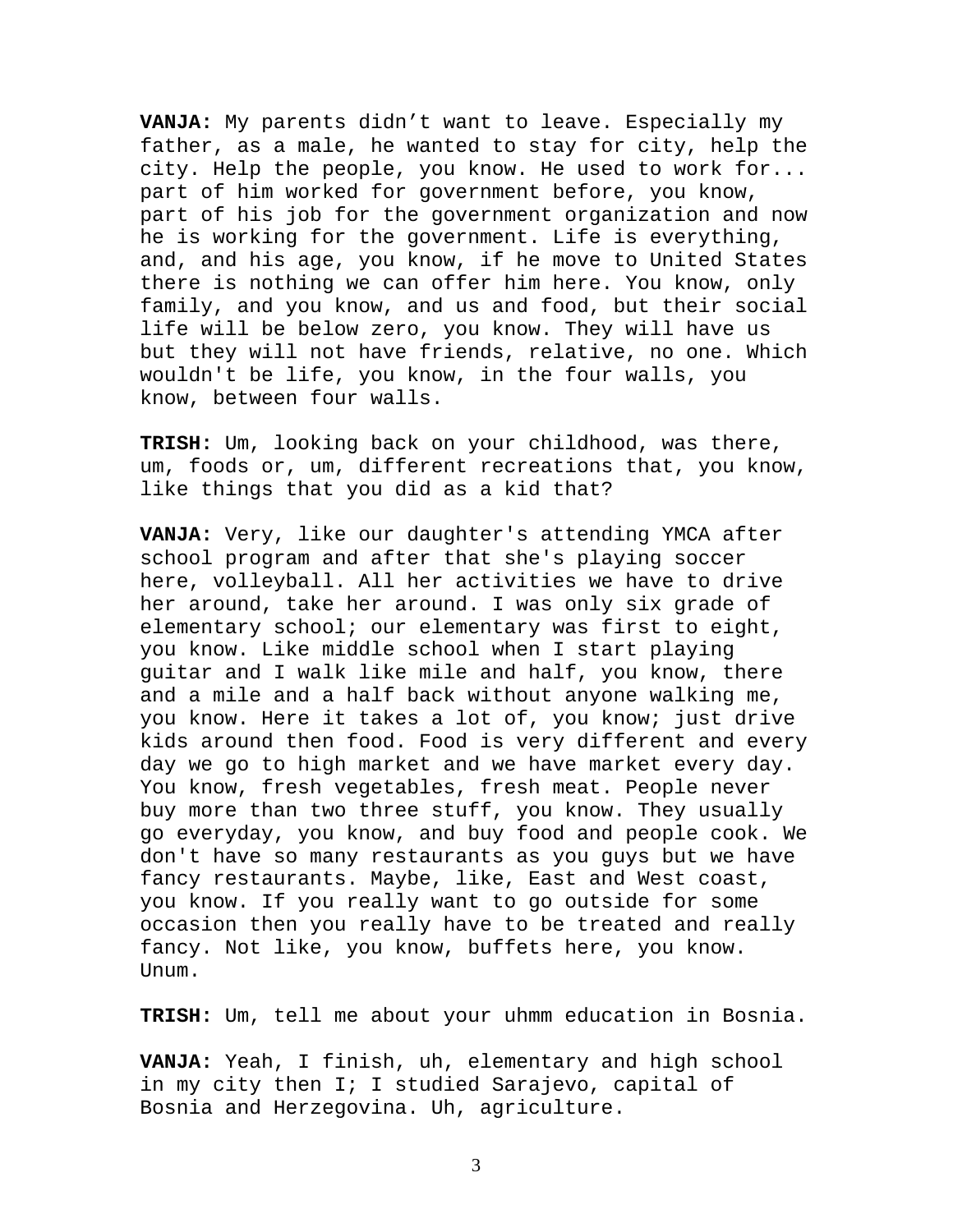**TRISH:** Oh!

**VANJA:** (Unintelligible) agriculture.

**TRISH:** Uhm, what brought you to the studying agriculture? Did, what did you…?

**VANJA:** Our high school, uh, a little bit different then, you know, your school general education high school. But I heard here also, is high school where you already educate for something. Like in high school I have all general assessments and then I also have uh all agriculture, you know, assessment, like, plus, you know, and when you finish high school, you already have something in your head. You can work as technician somewhere. Like I wouldn't be engineer, you know, with my high school diploma, but I can work in agriculture laboratory or something, as a technician, you know, or assistant.

**TRISH:** Um.

**VANJA:** The reason why I started because I love bi, biology. Uh, it was second opinion. My first was art, you know, and music, but my parents thought at the time - me finishing and being artist is going to be (unintelligible) out on the street without money in the pocket. That's what my father always said, you know.

**TRISH:** This is a funny side note, I'm really not supposed to talk about myself in the interview, but I studied art and now I actually going back to school to study biology. So. (Small laugh)

**VANJA:** Because you cannot survive. Especially back there in my country with art, nothing. If you don't have good major.

## **TRISH:** Yeah.

**VANJA:** But, art majors good here, in our country - no it's just art, you know. Plain, you have art diploma what are you - just painter, you know. You can make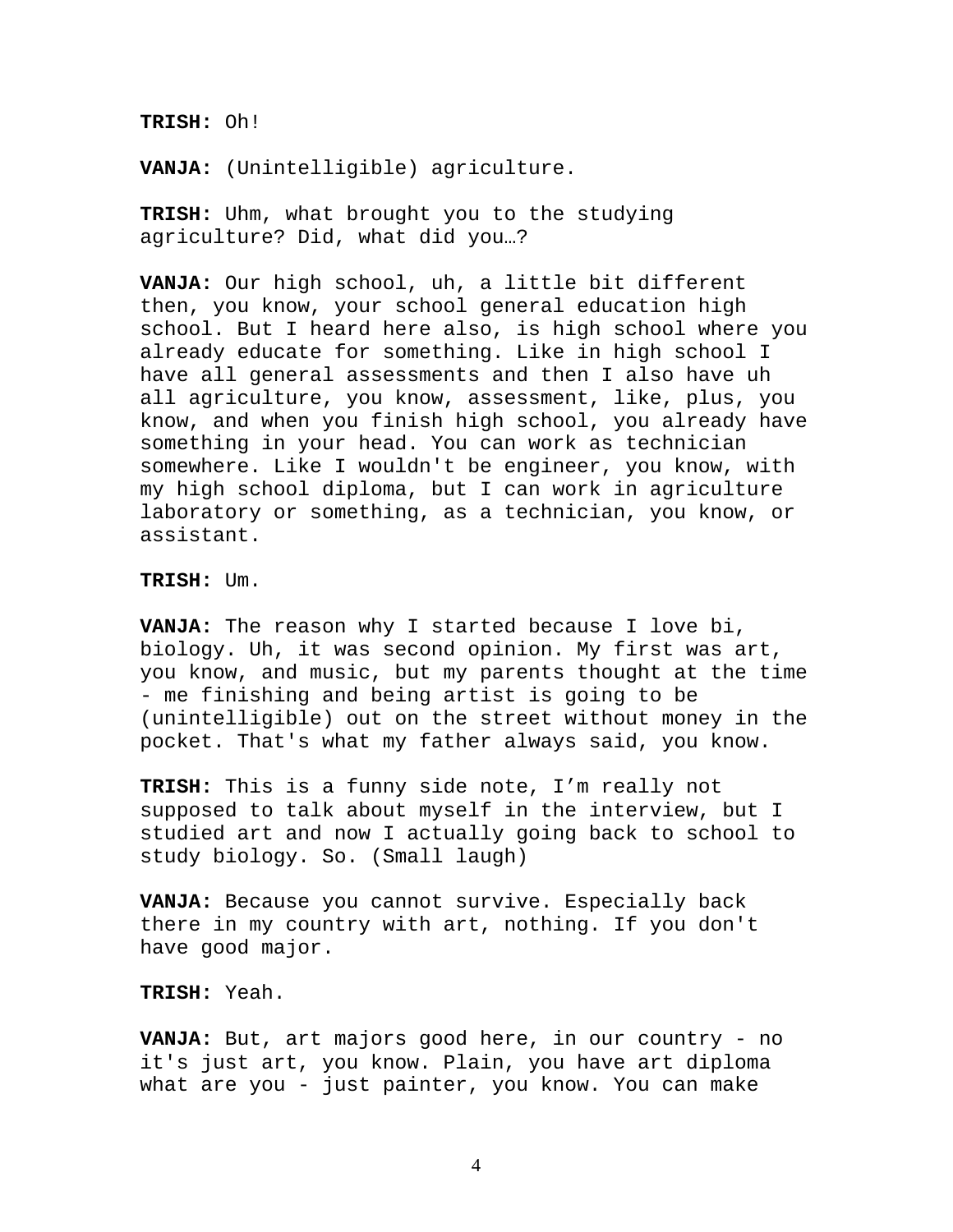money on the street when we have tourists to the city. Otherwise...

**TRISH:** Tell me a little bit about your profession now you work with the refugee resettlement?

**VANJA:** I work with the refugee resettlement, but even back there in Germany I uh I work for the Red Cross as a part-time and I help many, many, many, many, many Bosnian families translating, you know, taking them to apartments. We even; many people don't realize what we have here in the United States. Like, how blessed we are to have all this program support, you know, and resources of the monies, especially in Lincoln. As a city two hundred fifty thousand people, it's great of the resources, you know, some time people complain, but I wish to all of them to see the rest of world, you know, what they offer for refugees, you know. Even Germany, who was social country, like you have a social system, you know, you have a social building. You go over there and you are responsible to find interpreter and bring with and go and, you know, seek for help, you can but there is no social worker who will go around the city as we provide services here for people. We do pre-arrival, after-arrival and post-arrival section, which takes people, you know, before they arrive sometimes monitor three, four, five months, sometimes six, even year, you know, and then once when they are here we, we, uh, almost weekly basis. Once in the week more, at least, you know. But there's days you see them every single day, you know. After, ah, six months, hundred eighty days, after they arrived. And after five years from their arrival they have rights to come to our office and ask/seek for help, any kind of help.

**TRISH:** Wow, I didn't realize all that we did to... that's amazing. Um, tell me about meeting your husband in Germany. He was also uhmm a Bosnian refugee?

**VANJA:** I knew my husband from, from Sarajevo when I studied. He worked in one Cafe/Bar. We met there before and when we met in Germany. 'Oh, what you doing here?' 'What you doing, when did you arrive?' 'I'm here with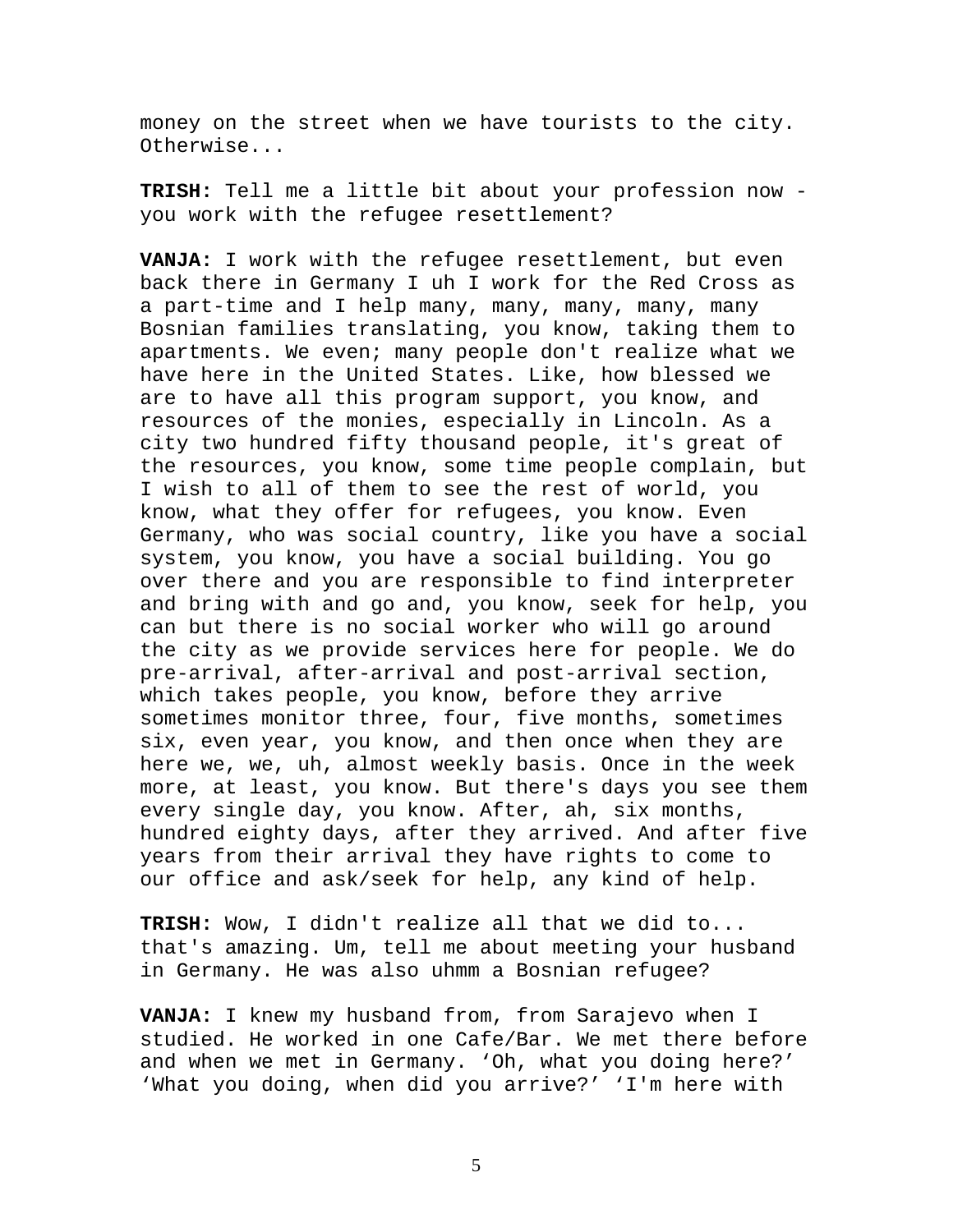family.' 'Same here.' And that's, we start, just going out as a friends together and it's happen

**TRISH:** Um, and then you were married in Germany?

**VANJA:** We married in Germany and daughter was born year after we married in 1995 and she's eleven years old. She go every summer back to grandparents. She spend three months...

**TRISH:** That's fantastic.

**VANJA:** over vacation. We work very hard to send her, but, you know, it means so much for her and it means so much for me that I am able to, you know, send my child to my parents, you know, because they can not see me every year, but at least they can spend three months together. They love her to death. After my sister died my mom didn't talk three years at all, and she would color with her. She is new person again. Totally new, you know, and they smile, they laugh, you know, they have everything, you know. When they are together you just have to see and I call everyday. It's just amazing, you know. All this fun when they have together.

**TRISH:** Um, how did you decide to come to America from Germany?

**VANJA:** Uh Thanks God, to God and for President Clinton at that time. I wish Hillary won this next year. Hillary Clinton, I would love it because he was one of my favorite presidents, you know. And all these rights and, you know, this stuff what he wants for this poor people, you know, in the United States - social, you know. I am really thankful. Same here, you know, he open a program for marriage, mixed marriage. In Europe mixed marriage mean between two different religions. No one has so many different religions as you guys here, you know. In our country we fight because of religion. We have only Orthodox Catholics and, and Muslims, you know, that's all. Major, you know, that's all. Few Jewish, few, now there is a (unintelligible), more than couple other, you know, uh religions, but never before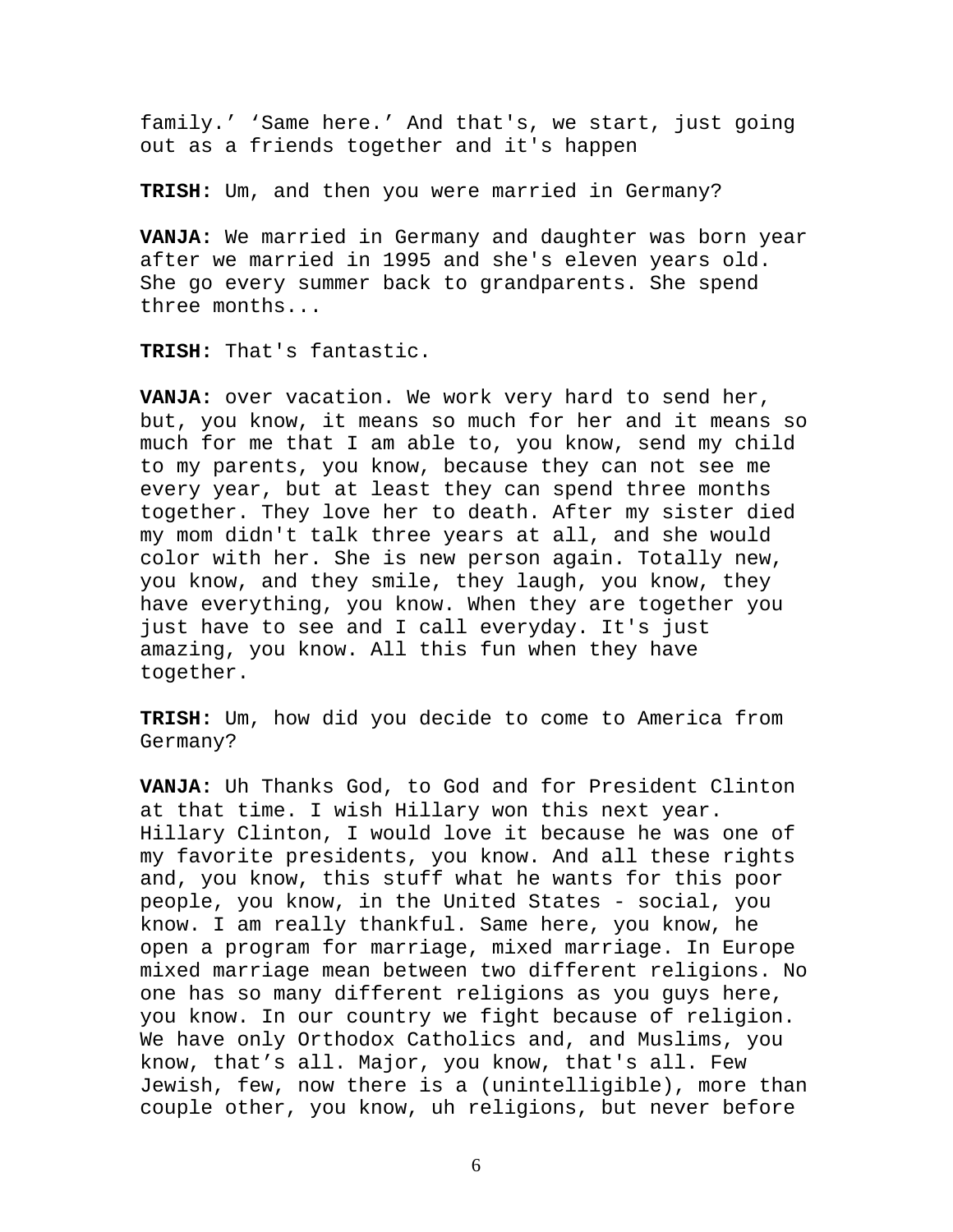heard about anything else. And my parent's marriage was mixed, you know. But usually - what are you - you are what your father is, you know, and according to my father I was Orthodox, you know. But, you know, my faith, but my husband, you know, is a Catholic, but they are Atheists. They don't really go to church or nothing, you know. They don't practice, you know, and we had arrived to apply through that mixed marriage, you know, to come to the United States.

**TRISH:** Interesting, um...

**VANJA**: Many people end up that way here.

**TRISH:** And so, what year did you come to the United States.

**VANJA:** Uh We came late '99.

**TRISH**: Did you come directly to Lincoln?

**VANJA**: Directly to Lincoln, his two brothers they move before us here, and how they move here. Someone didn't have sponsor, didn't have relative, no one, and they, they just end up being in Nebraska. Someone they knew, you know, and they end up being here. We had a chance to go East or West coast, because I have some friends and relatives there, but we compared the time and we found out that Nebraska is the cheapest, especially for beginners, you know. They told us it doesn't matter what education you have, you have to start, restart all over here. Which is very difficult.

**TRISH:** Yeah, it must be frustrating. Um, when you arrived here in Lincoln, um, what does your husband do?

**VANJA:** My, at that time or right now?

**TRISH**: Either.

**VANJA:** At that time when we came here agency find him job at Farmland, Crete, labor work, you know. He didn't complain about the job he was doing as a physical how much. He didn't like the respect, or can I say no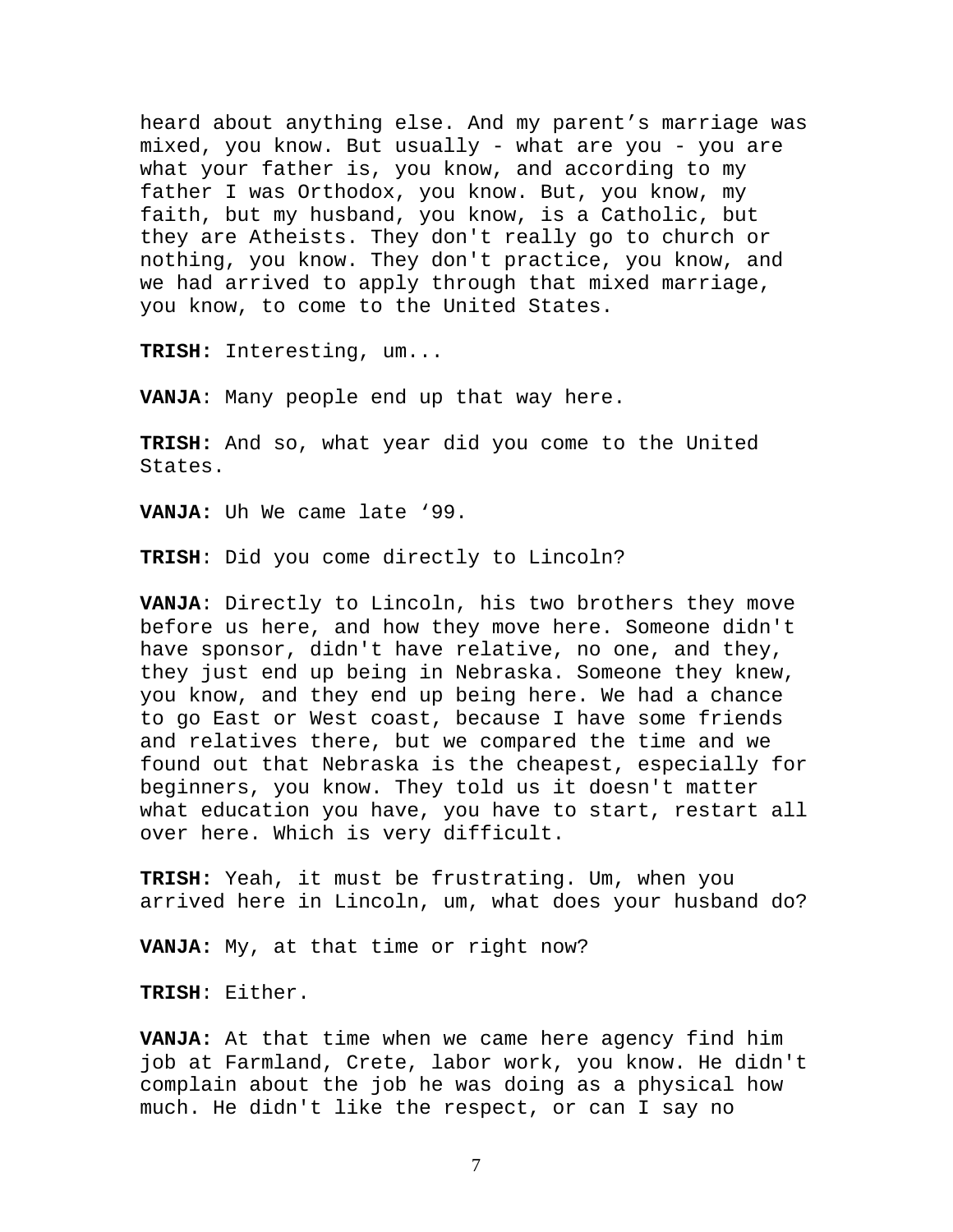respect, you know. For human rights, and you know. He said he never saw really strong capa, capitalism, you know in the real, than when he was working there, you know. You know. They never call you by name, they always call you like, with fingers, you know. They don't even try to remember your name, and who is usually your supervisor is someone who has, has or maybe eight years of, of elementary school. Whatever person work in that position in manufacturing, and he just couldn't take it physically anymore, you know. He was so bad mood for months, you know, and after nine months we, we start looking for another job. It was very hard because working there, you know. He attend some classes in the evening, but very hard. There wasn't any place to practice his English, you know. And everything you learn, you know, in school is different if you don't have chance to practice somewhere. Working at Farmland, never chance to practice. And then we were lucky to find new job at University of Nebraska, custodial. What he was doing exactly, they uh polish the floors. What his position was and he stayed there for four years. Say good insurance, you know, benefits. And uh he improve his English much, much better. And then two years ago, right now he applied at um, Lincoln Plating Company. He starts working also, not really great job, but he end up being controller, great position, you know. Nice supervisor. Uh he's very happy. First time, but my husband is a professional cook, you know, like four years and then plus two, you know. And it's very depressing; you cannot work something you know. Especially, his specialization was called buffet. Like if you have a special party, decoration and those kind of stuff. For, you know, if it really needed touch of your hand, you know. He's great in that. And it's sad, you know, you have to start, restart all over and then you have a family. I know you can do it, you know, but it's not easy. It's like, like first you have to survive to do it, you know, as my, you know, I'm taking always at least four and a half or eight credits, you know. I'm laughing at myself. I'm going to be ninety years old when I am done with my school, you know here.

**TRISH:** What are you studying now?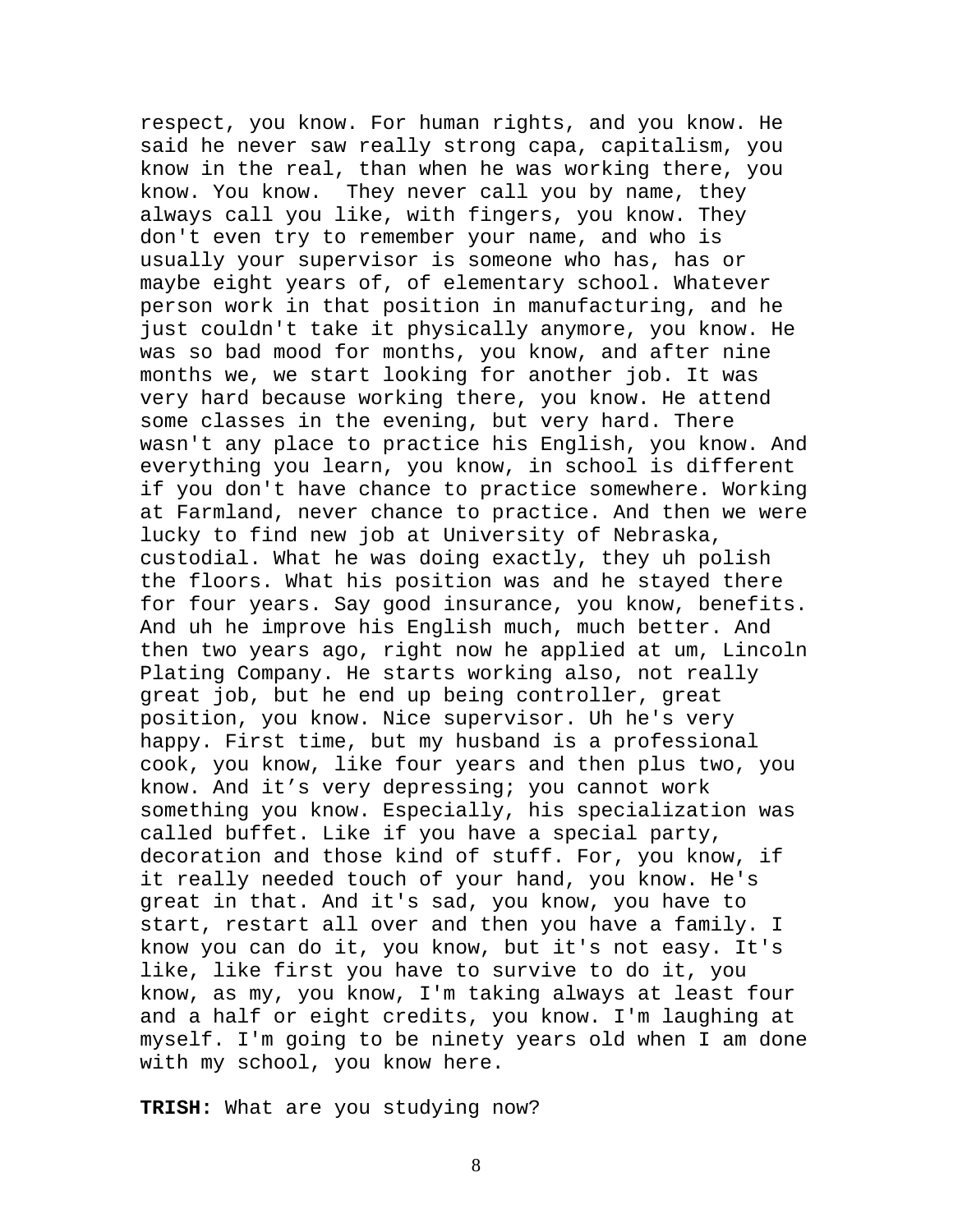**VANJA:** I, I finish two years of uh interior design online and I can take some courses at Southeast Community College to get their, their diploma too, you know. And I'm just taking more classes, you know. I don't know where this taking me, you know, at least I enjoy it, you know. I learn a lot, you know, but I would love to start seeing me, myself doing something with art, because I think that, you know, everybody's born with something, but I think everything I know it's not inside my head. Not just painting, you know, I consider I am more better with the decoration, you know. I, I didn't paint for years, but really. Everything... this doesn't sound right when you talk about yourself, but I really think that I am so talented. You know in everything I have it's inside my hands. Just give me color, material, you know, leave me one room, you know, you know.

**TRISH:** Did your, do you think your creativity came from, um, um?

**VANJA:** My mom is very creative, very, you know. She never learn, but (Pause) never go, you know, extra. She play, she play uh flute, flute, but very, very talented, you know. I remember how she was going around the mountains and, you know, picking the flower. Big, different kind of flower, where you can dry and then later paint them and make beautiful flower arrange, arrangements, you know, beautiful. And I find myself more doing that and that, I just love it, you know.

**TRISH:** Um, (Pause) what was it like to first come to America? Was it a lot different than your moving to Germany or was it...

**VANJA:** Very different. Everything we know about America is East and West coast. Like California, San Francisco, Los Angeles, you know, Miami, New York, all those big cities. And then you end up in Nebraska, middle of Nebraska - flat, you know. I remember the second day we arrive they took us to a place, first building, apartment building. When I saw the apartment building we live, I couldn't believe that America can, you know.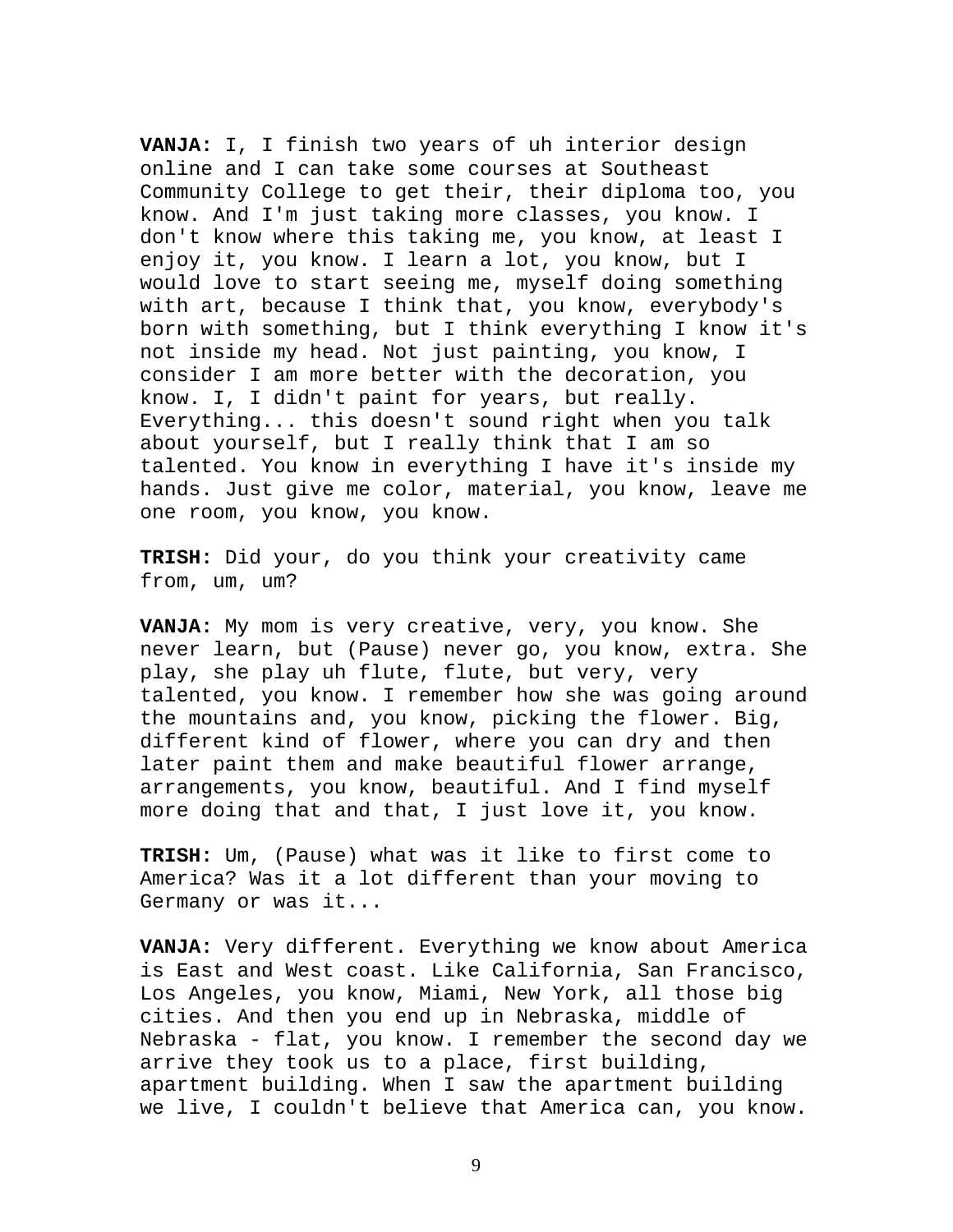I never saw nothing in the pictures, not any movies, you know, apartment that, that conditions, you know. And it was like, wow, what is this? Either must be very poor or I didn't think that there is something better, you know, at that time. I just thought, this cannot be true, you know. I didn't even realize that we were going to start, you know, below zero here, you know. And things got to the case worker that time, who was my case worker because myself came to the same agency where I'm working now. My caseworker, she told me next day when she find me she said, this is not everything, that's not America and she took me to SouthPointe. She showed me the beautiful stores, you know, and everything else. But I was still amazed when they took us to apply for social security, they ask me. Yeah, I ask the guy is this, I was looking at US Bank, you know, downtown direction. And I said is this the tallest building you guys have here? And proudly he said, almost that's the tallest one, but the capital would be the tallest one, but that's, yeah, that's the one in the downtown area. I said, oh my goodness, you know. He is so proud, you know, but as I said everything we know is, we knew about America is Chicago, you know, Middle West, (unintelligible) or Denver, you know. But never about some small city. As, as much as I hated when I came, you know, not hated as a city because I didn't knew city, you know, I didn't knew people, but I was just frustrated where I end up. I don't think that there is happiest refugee person now, than me who lives in this city. Knowing more Lincoln, finding more American friends, you know, adapting, and every single time travel East/West coast, I am so excited to come back and live in our little town, Lincoln. Because I think they live all the time too fast. I don't know how it would be, you know, life. I am happy to go and visit, but I am so excited to come back.

**TRISH:(**Small chuckle) how does your daughter like it here? How…

**VANJA:** She was little.

TRISH: She was little when she came?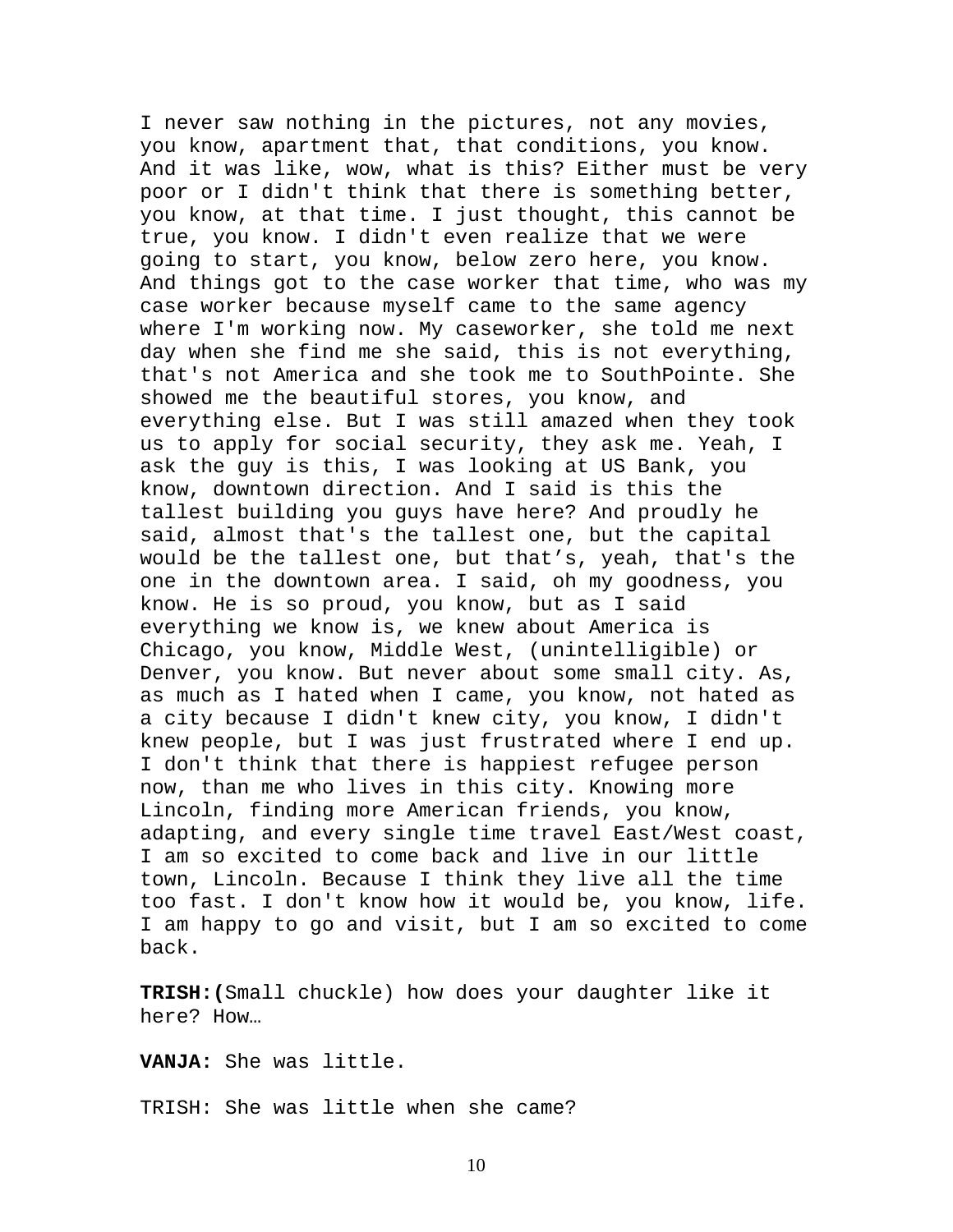**VANJA:** Yeah. What she's comparing now, she comparing always Yugoslavia. Her life in Yugoslavia, Croatia right now and part of the Herzegovina where we're from, and America life. Her age kids, you just give them money and they go to the grocery and buy, you know, she go to high market. She go with kids eleven years old to the downtown in the evening, or bars are open, you know, like Mill, The Mill? In the downtown. And kids are just walking, they can sit by, of course they cannot - they can drink, you know, juice or something, you know. Usually they are attended by adults in evening hours, but throughout the day you can see kids walking on the streets. They play all day long in the street. You can send her to buy - last year I found out you cannot buy any more cigarettes if you are under age eighteen, because eighteen is limit in Europe. Eighteen and no alcohol, but I remember my parents, you know, my parents never smoked, but other people send me, you know, buy cigarettes, you know. I never buy alcohol, but for someone, you know, but that even wasn't problem when we were teenagers and start drinking. You could go to grocery store and buy alcohol. But we don't have so many percent of alcohol people either there. You can buy, but you know, it's different with 15-16 you can go to regular bars, you know. Either open or closed, you know. And kids, they don't need to go to the houses to make house party, you know. There's no, if you don't have so much restriction then you are more open and, you know, want to do something wrong because no one is, you know, behind your back, you know. Like personally I don't think it's right and you have to be twenty-one to get to the bar for instance, that's adult, you know. But that's my personal opinion because I live different, you know, for your guys' maybe you don't, cannot think as I think, you know. You know. You cannot protect some things, what's going to happen, you know. They will always find some way (Pause) to find alcohol or the things you don't want them to do.

**TRISH:** Exactly. Um, (Long pause with background noises) what, what recommendations, and this is probably a very uhmm appropriate question for you, what recommendations would you give to um new refugees or people coming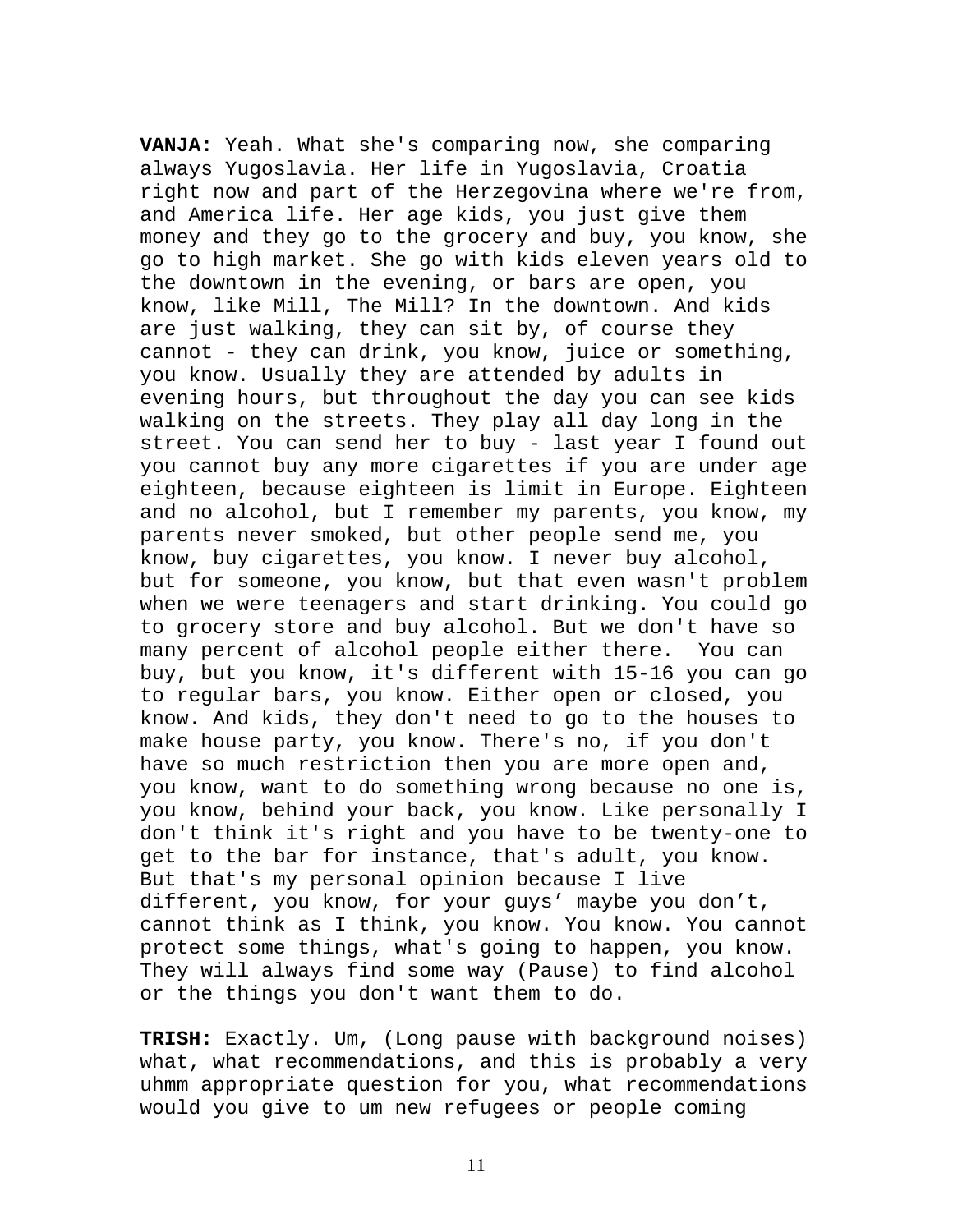after you? Any sort of advice that you would have for preparing people for what it's like here?

**VANJA:** Just be very patient. It's the hardest thing to be, but to be patient and to, to listen someone who was once in your shoes, you know. Working as a, with the refugees, you know, and have them here and you feel they don't trust you, you know. The only experience I can give it is my experience. Your experience would be different even be refugee, you know. It depends on your English, your education and everything else. Even if you high educated, you know, and even if you have, you know, English as your first language, you know, you still need to prove yourself. Maybe your first job would not be so bad, but I find sometimes people looking at you like not trusting you, you know. I don't know if you understand what I mean, you know. And then after first month is great, then second month I can feel confusion, then, you know, after three months they hate them self, everybody around them self. And they tell you open what they don't like or something and after four or fifth month they are coming back and telling you - Oh, now I know what you think, you know. I wish we never have to go sometimes through that time, you know. But it's normal reaction. I'm more depressed last two months, then I've ever been since when I came here. I don't know if it's the stress, you know. I really don't see that, you know. I think that everybody work a lot. I look at my colleagues and everyone is so busy, you know, hardly anyone, you know, since we have psychologists in the building, you know, they work sometimes at eight, nine you know.

**TRISH:** That's really long hours.

**VANJA:** Is this going to be public, all this when we talk. Or are you going to rewrite?

**TRISH:** I, I write it, but I can, I can um restrict parts of it about your work if you'd like.

**VANJA:** No, no, no I' just, you know, asking you. Yeah it's um, work is fine. Because really we uh…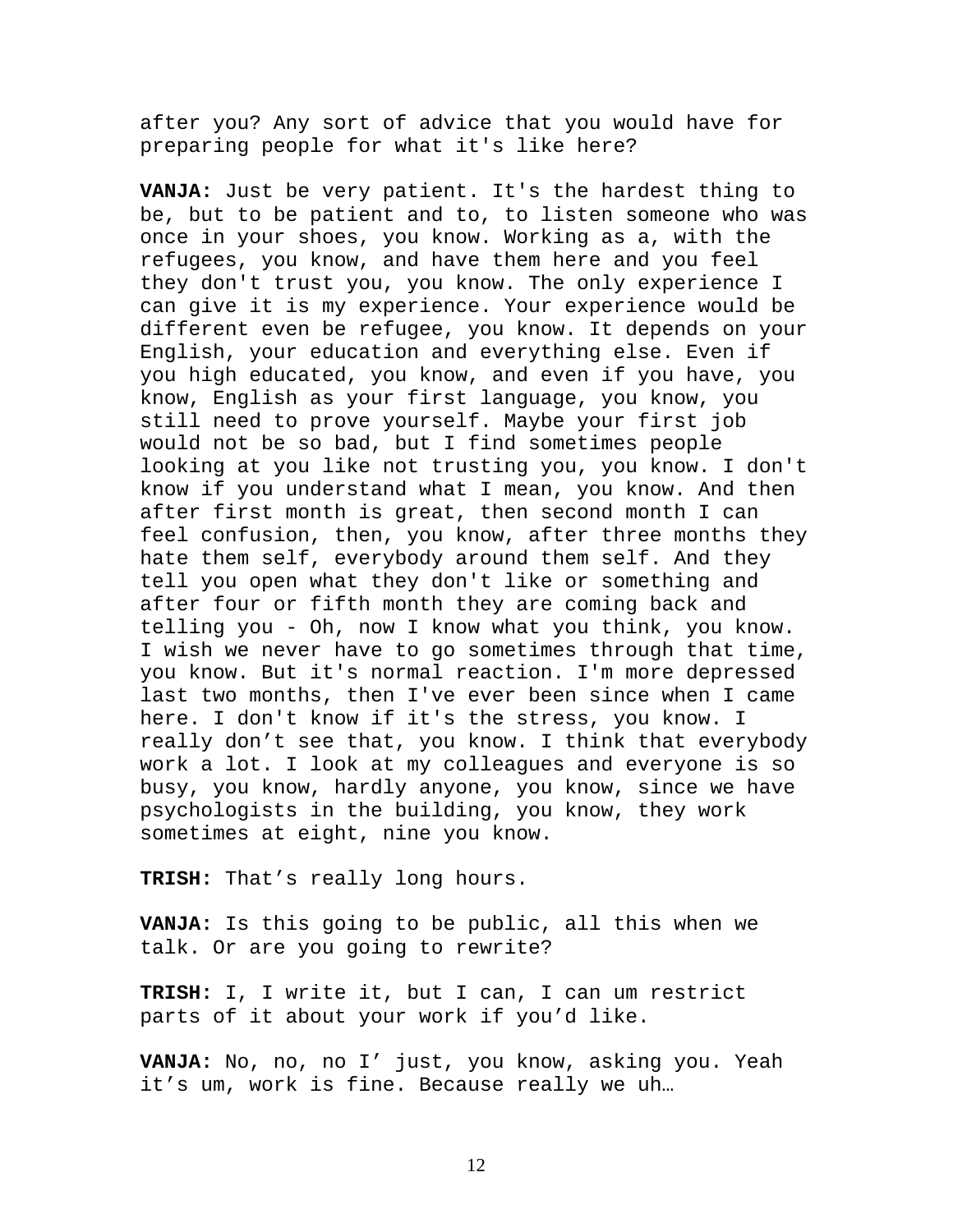**TRISH:** Stop it.

<Personal Details>

**TRISH:** Recording again, um tell me about citizenship. Are...

**VANJA:** Yeah, five years after you came, have arrived you can apply, four years and nine months. We got our citizenship already.

**TRISH:** Um, how did you find the process? Was it?

**VANJA:** For the citizenship?

**TRISH:** Yeah.

**VANJA:** I work there. (Small chuckle)

**TRISH:** Oh so you work there.

**VANJA:** I work with the refugees and when, when you arrive you have refugee orientation, you know,

**TRISH:** Oh, okay.

**VANJA:** they told, they told you, you know.

**TRISH:** I'm sorry guess I don't know anything about the process.

**VANJA:** When refugees arrive to the United States we gave them, you know, as an agency we give them orientation and we tell them everything, what's going to happen. After year you have right to apply for green card, and after five, four or five months, you know, four years and nine months, for the citizenship. And I-94 refugee visa is the best one you come to United States. You can, you have a right to stay as long as you want, you know, and work as much as you can.

**TRISH:** So there's other uh types of visas where you only come for a certain period of time?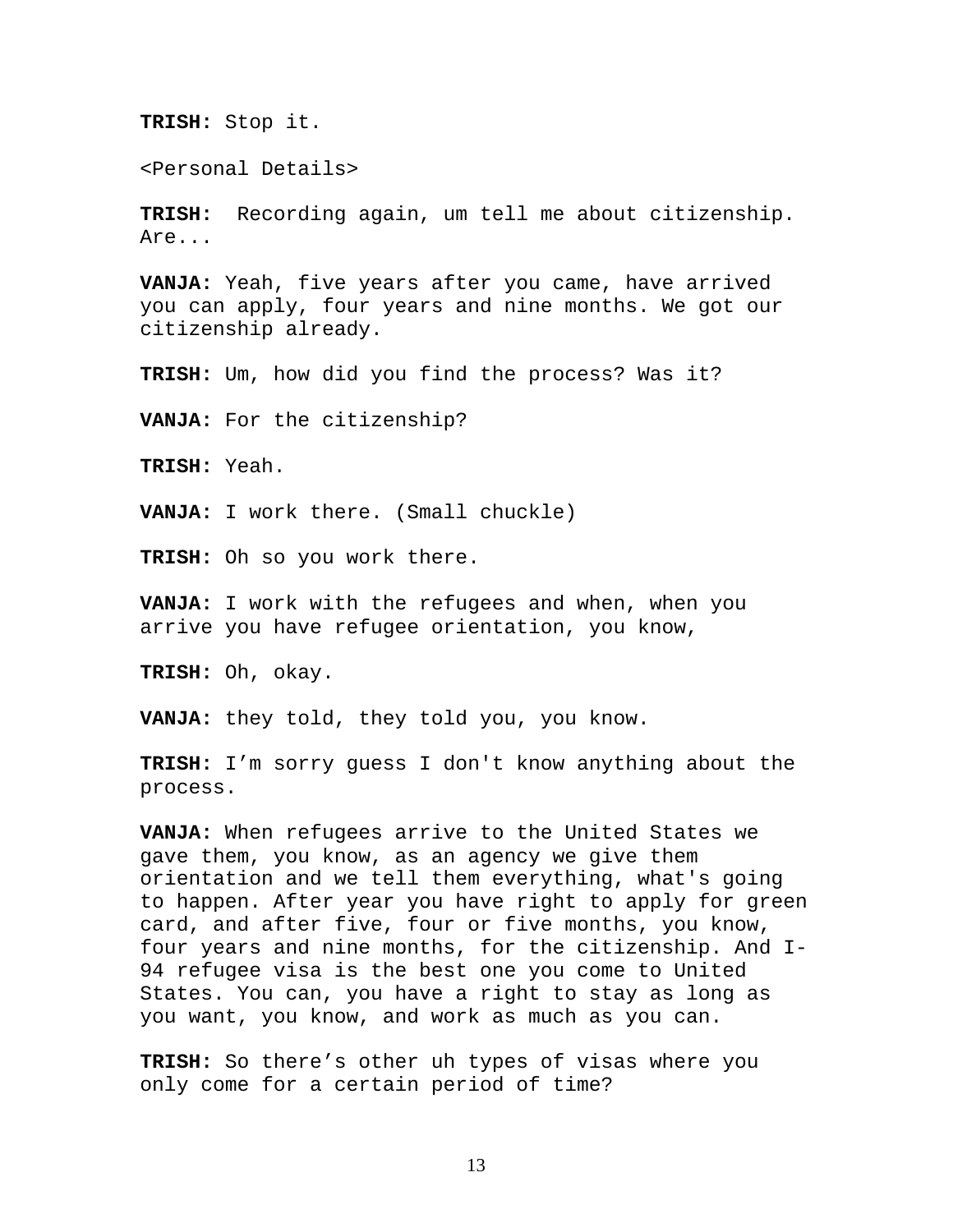**VANJA**: Exactly, work visa, tourist visa, student visa but you have restrictions. With I-94 refugee visa you can stay and work. That's the best one, but it's sad one, you know, because that's the only kind of visa you are forced to come somewhere, either United States, Canada, Australia, Germany, you know. But, all other kind of visa you choose to come, because refugee they don't have rights, you know. They are in a situation to leave the country, you know.

**TRISH:** Um, what do you want your children to learn and remember from Bosnia Herzegovina?

**VANJA:** Everything, everything. I want her to keep her language, and I, that's what I'm going to leave in her to teach her child. Language and culture.

**TRISH:** And so do you…?

**VANJA:** We speak our language, yeah she speak three languages since she was born in Germany yeah. And uh I learn Russian in school and we resettle so many Russian family, you know, I can communicate with them too. (Pause) Germany, English is my fourth language and that's why we send her every summer for three months there.

**TRISH:** Just to keep the heritage.

**VANJA:** um-hum

**TRISH:** And you were raised Orthodox?

**VANJA:** We raised her, okay, very interesting. My mom is Catholic, my father is Orthodox. My father was atheist, you know; never attend church you know, very openly. But mom's family was very religious. The place where she was born, where she's from, there's only Catholic, you know. Village size maybe Seward, Seward, and uh they raised really Catholic, you know. Catholic here and Catholic back there are very different. And we raised her to believe in there is someone more, with more power than she has, and she needs to respect, you know, not really straight, straight, straight, you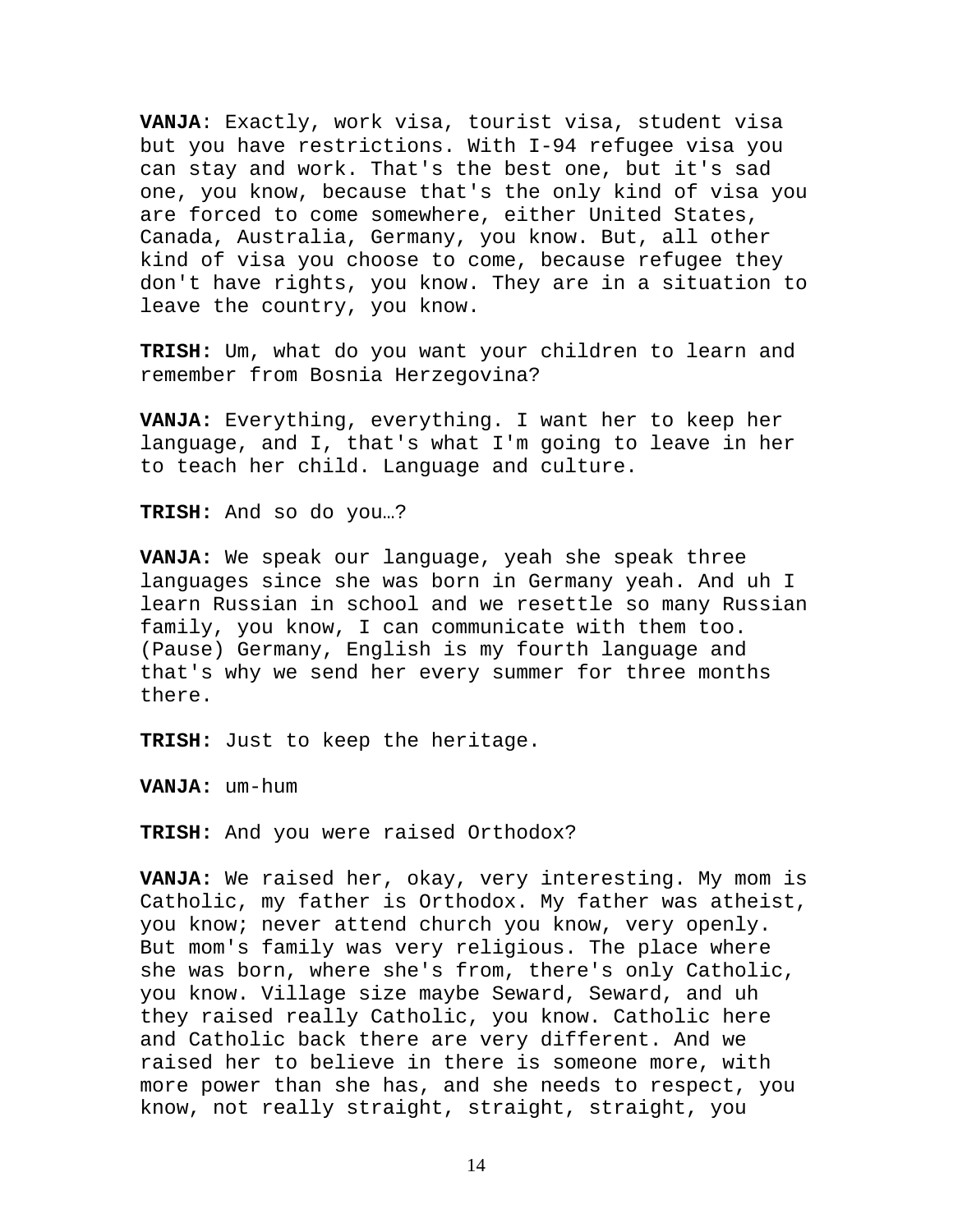know. We go, we attend church, we can go to any church because been here and learn all these denomination, you know. God is one, you know. You know, and I don't mind what church you go to - whatever, I feel comfortable with.

**TRISH:** Are there any um traditions related to...

**VANJA:** Easter...

**TRISH:** either religious...

**VANJA:** Christmas is the biggest one, but it's not about the presents. We don't buy presents. It's about spirit. Spirit, like the month, you know, four weeks before Christmas is something special, you know. Preparing, cleaning house, you know, and all that stuff. Yeah. And usually, since my parents, you know, they live in big city. In the city, it's different there, you know. You know, you lose the part, like attending weekly church and everything; they never force us - my mom as a kid. And, you know, back there, you know, we always go for Christmas and for Easter in grandma's home and my grandma had eight kids. And each child was married and they had like, at least two or five, you know. And then we end up there for Christmas, 56 people. It was beautiful, beautiful, beautiful. I have beautiful memories, you know. Having family together, and I miss that a lot.

TRISH: Um, anything else that you want to mention about, um, the heritage, the culture, traditions, or anything like that?

**VANJA:** But there is a lot, you know. I don't, I don't, I don't know, I don't really know what you mean particularly, you know. A lot of family really. Family is tight. Very tight, like, you know, parents. Friend of mine, American here, she call her mom, she send her mom - mom, thank you, the card, thank you for beautiful weekend. Like, it's nice, you know, but I've never thanked my mom for a beautiful weekend because that's normal. I go back to my mom and I visit her and I hug her all the time and even over the phone I kiss her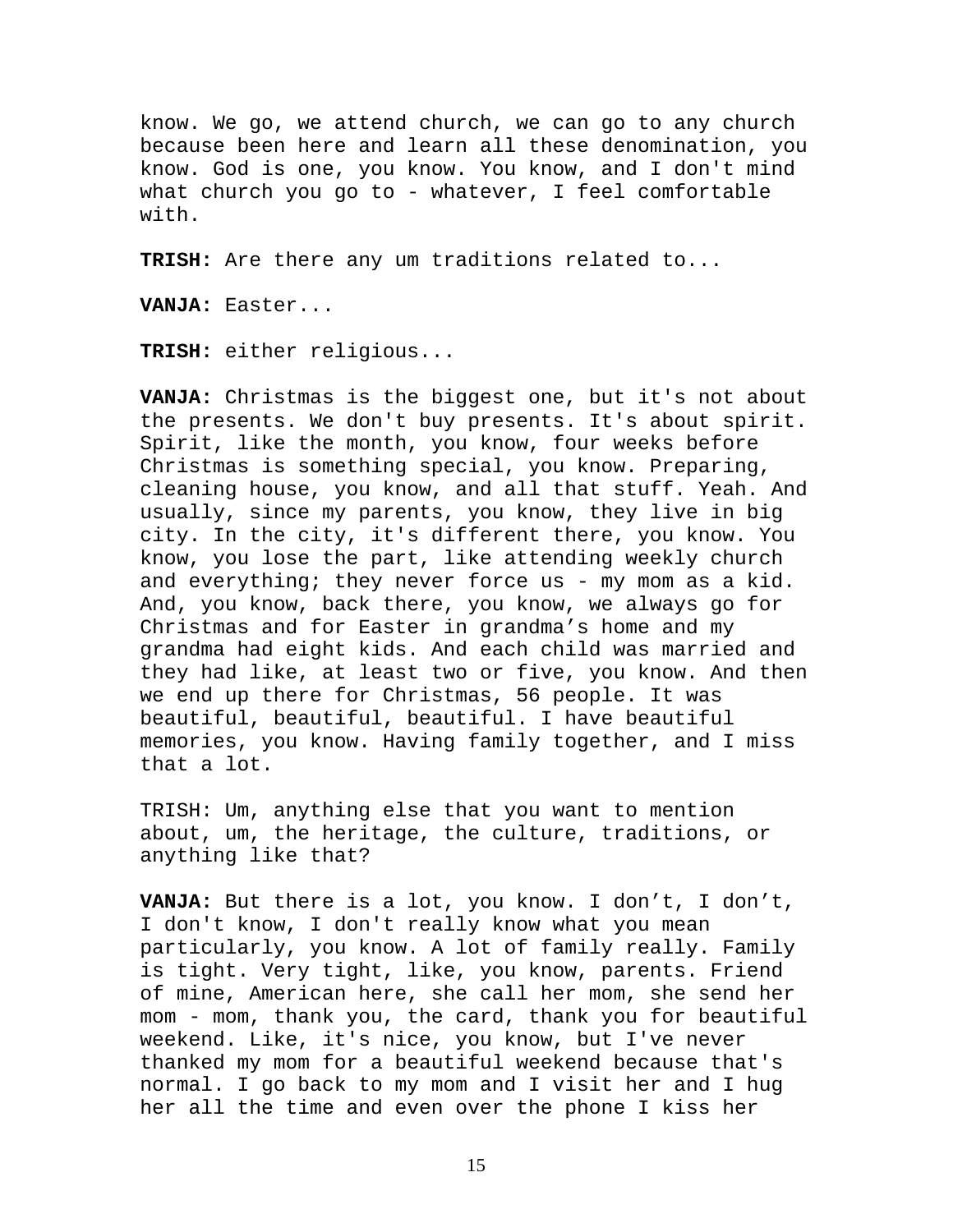million. Send her million kisses all the time. I mean it's a different. I'm finding myself now not be anymore as a Bosnian, but not be adopted here, too. Like between and I'm constantly judging what's wrong in my country, what I would like to have here, you know. The, the things I was raised with, what I don't like, you know. Because, of course you will like all these beautiful life here, you know, and all this beautiful things you can afford. I don't think that there is more as United States, you know. I personally don't think, like, you can survive even if you make thousand dollars, two salary thousand you can really afford. A lot of refugees, you know, two thousand dollars, you just have to walk in their apartment and see what they have, you know. Because they know how to save money, better than maybe American, because you, you never been in situation when you have to be very careful. Very soon they have beautiful furniture, very soon they have nice cars, you know. You are just amazed with two thousand dollars, what they are doing. Especially, you know, after year's people are making more salary and what else you can afford, you know. It's different style of life, there, you know, totally. But as I said, if they ever make one perfect country, I would like to have eighty percent from here and twenty percent love, social stuff from my country. Because I don't know my first neighbors, that's very sad. You just now say hi and bye, you know. (Background noise) You know, it's sad, you know, that we don't socialize. In our country, my neighborhood, people are born there and they die, they never move, you know. And like, your child is playing in the street and you know every single child, who she's playing with, you know. Here you never know where she is gonna to end up, you know, what's gonna to happen to her or those kind of stuff, you know.

**TRISH:** (Laugh) Well, I think the pup is thinking that the interview is over.

**VANJA:** He is just leaving. He needs, you know, he needs my attention.